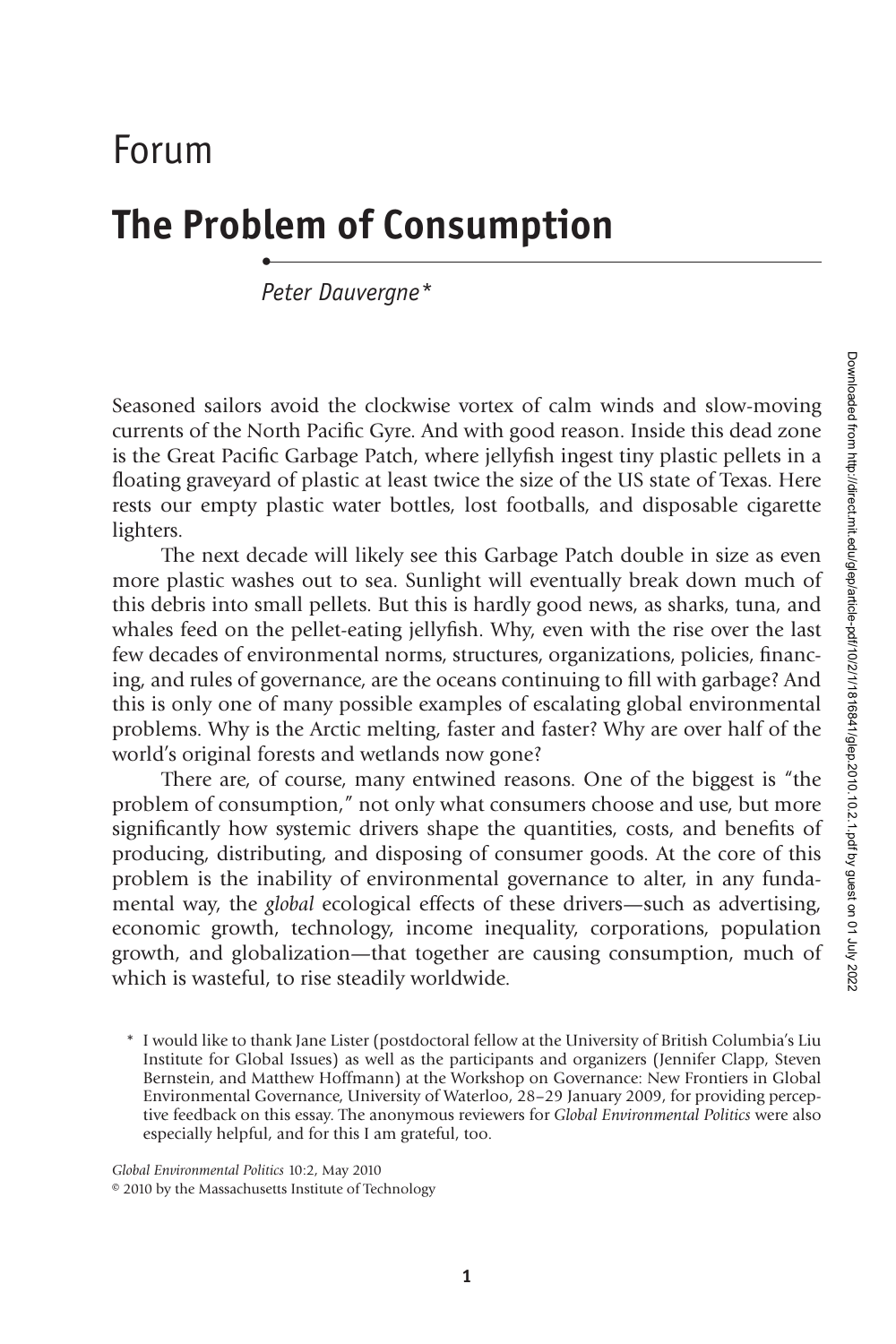On many measures, policies, actions, and technologies to shape consumption appear to be "improving" environmental management. But too often the measures are close-up snapshots that cut out a much bigger, more complex, global picture of crisis. One common set of measures zooms in on consumer use of a product. Here, it is easy to find progress: simply compare the energy needs of a refrigerator or microwave or TV from the 1970s with a 2010 model. Another common set of measures zeros in on national consumption patterns. Here it is harder to find positive trends. Still, many exist—from higher recycling rates to more green buildings—for those who are looking for signs that capitalist economies are capable of shifting toward some form of sustainability.

Yet all of these measures need to be put into the context of a rising global population and rising per capita consumption in a globalized capitalist economy, a system that creates incentives—indeed, makes it imperative—for states and companies to "externalize externalities"<sup>1</sup> beyond the borders of those who are actually doing most of the consuming. The challenge for environmentalists and policymakers is therefore about much more than influencing "consumers"—much of what is happening globally is beyond their control. Rather, it is about transforming a global system that is driving unsustainable production, much of which is increasingly masking itself as sustainable consumption. Fundamentally, this means that any move toward sustainable consumption will require much better full cost accounting and more equitable distribution of income: locally, nationally, and globally.

Research in the subfield of global environmental politics is increasingly probing this deep problem of consumption. Examples, to name just a few, include Michael Maniates on the "individualization of responsibility," Thomas Princen on "sufficiency" and "distancing," Jennifer Clapp on "distancing of waste" and "norm emergence," Doris Fuchs and Sylvia Lorek on "sustainable consumption," Paul Wapner and John Willoughby on "lifestyle change," Juliet Schor on the "new consumer culture," Jack Manno on "commoditization," Matthew Paterson on "cultural political economy," and my work on "shadows of consumption."2

Still, across the social sciences relatively little research has probed the full complexity and difficulty of "governing consumption globally" compared with, say, the extensive research on global environmental governance and trade agreements, international environmental negotiations, or nongovernmental organizations. One purpose of this essay is to encourage more research on this topic among *GEP* scholars. A second is to stress the need for international efforts to govern consumption that go beyond the current Marrakech process—an attempt to draft a 10-Year Framework on "sustainable production and consumption" for the 2011 session of the UN Commission on Sustainable Development.

<sup>1.</sup> I am indebted to one of the anonymous reviewers for this phrasing.

<sup>2.</sup> See Princen, Maniates, and Conca 2002; Maniates 2001; Princen 2005; Clapp 2002; Clapp and Swanston 2009; Fuchs and Lorek 2005; Wapner and Willoughby 2005; Schor 2004; Manno 2002; Paterson 2007; Mol 2001, 2002; and Dauvergne 2008.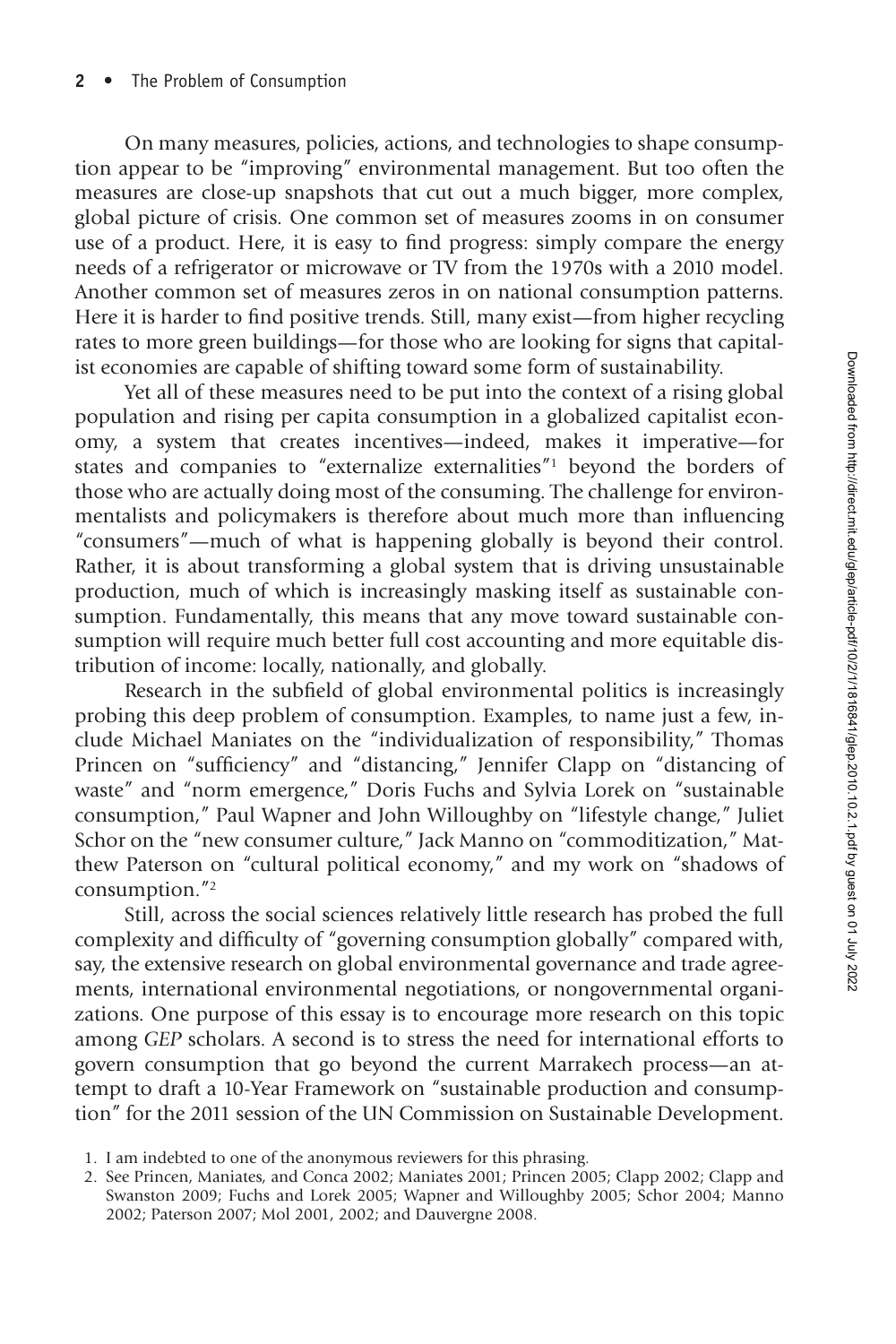A third is to challenge the common view among international policymakers and business leaders that a greening of household consumption can significantly reduce the global costs of consumption. Here, local-to-global analysis typical of *GEP* scholarship has the potential to play a critical role in helping to redirect policy efforts.

### **The Global Costs of Consumption**

The direct impact of thousands of everyday choices by 6.8 billion consumers partly explains the escalating environmental crisis. But obvious consequences a Coke bottle floating down a smoke-colored river into the Pacific—comprise just a fraction of the real costs of consumption. Uncovering the full costs requires an accounting of the many indirect and hidden spillovers of supplying and replacing consumer products. These shadow effects of consumption can have as great, if not greater, consequences. And the globalization of corporations, trade, and financing is making these shadows longer, deeper, and harder to see.

Old IBM and Apple computers are piling up in developing countries with relatively low environmental standards, where recycling hazardous parts involve few safeguards for workers, many of them children. Inequalities are growing within and between countries, as costs spill into places with less power, from the slums of India to the aboriginal communities of North America. Wasteful and excessive consumption is increasing as consumer prices underestimate the environmental and social costs of everything from a cup of Colombian coffee on sale in Paris to a made-in-China Barbie on sale in San Francisco. And future generations are being exposed to great risks, with ignorance a green light to proceed rather than a sign for precaution.3

Perhaps most worrying of all, over time the costs of consumption are drifting into the world's most vulnerable ecosystems and poorest societies as powerful states and corporations externalize the environmental and social costs from the majority of consumers. This is adding to a growing crisis, for example, for the Inuit communities in the Arctic as industrial processes—from manufacturing in Europe to incinerating garbage in Asia—poison the land with persistent organic pollutants that travel up food chains and grasshopper across the globe through a process of repeated evaporation and redeposit until settling in cold climates.4

Such a process leaves consumers largely unaware—and corporations largely unaccountable for—the true costs of consumption. How many consumers in Tokyo, for example, would connect living in a concrete high-rise to deforestation in Papua New Guinea? Yet, over the last half-century, the most common use of the giant old-growth trees of Southeast Asia and Melanesia has been

<sup>3.</sup> For the example of computer waste, see Iles 2004.

<sup>4.</sup> See Downie and Fenge 2003.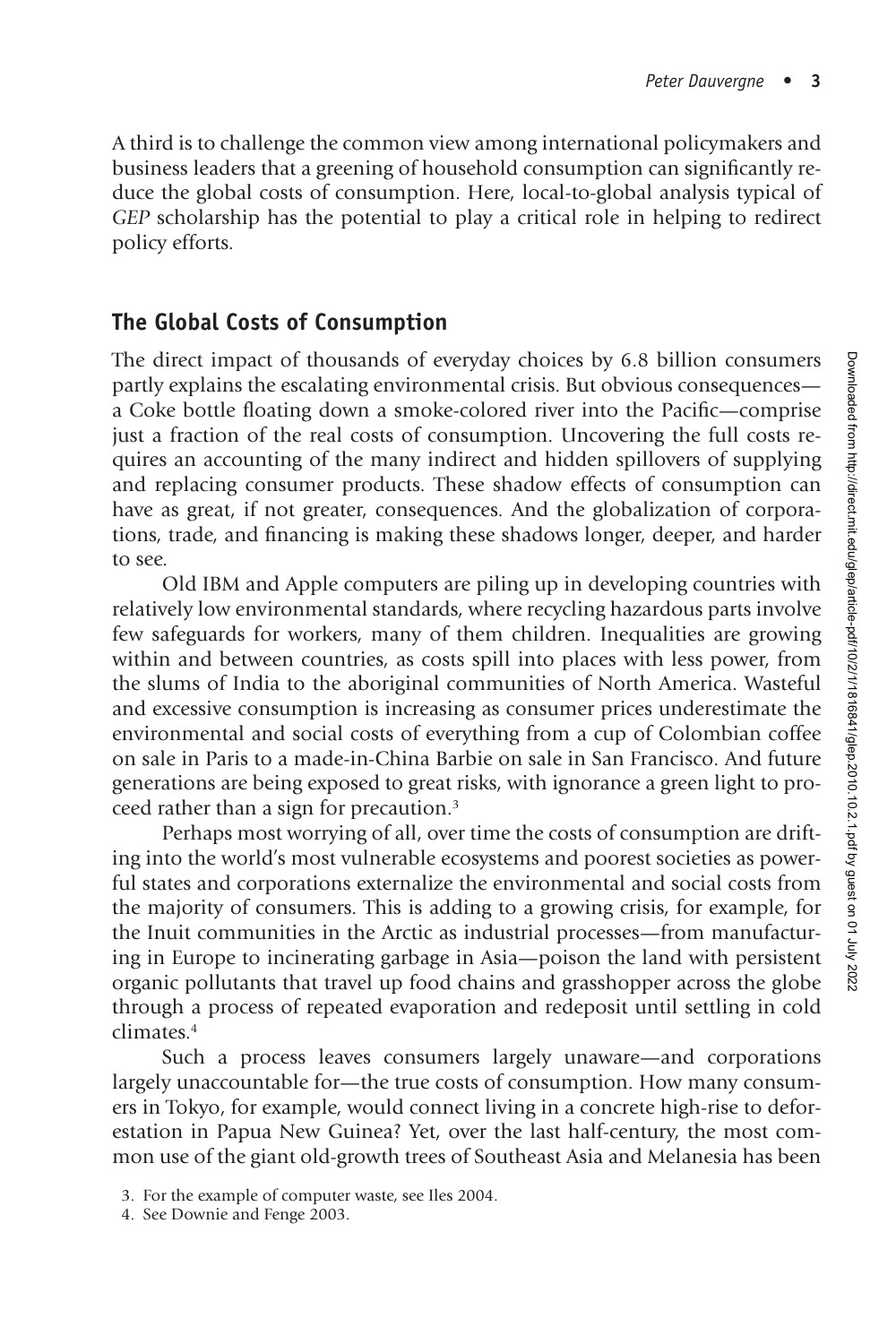for plywood paneling to mold concrete in Japan. Called *kon pane* in Japanese, construction companies generally burned or left these panels to rot after only a few uses. Why such fantastic waste? The answer is simple: it was cheaper to buy new panels than clean the old ones.<sup>5</sup>

Consumers elsewhere are equally unaware of the externalities of consumption on the tropics. China's decision in 1998 to ban natural forest logging at home caused timber imports to jump. Overall timber imports have quadrupled over the last decade; and today half of all traded timber lands in China.<sup>6</sup> Much of the timber entering China is illegal—as high as 80 percent from countries like Indonesia, Cambodia, and Papua New Guinea—thus depriving governments and communities of revenue. Chinese consumers are not alone in purchasing and using these wood products. Chinese exports of wooden furniture to Europe and North America, for example, have been growing rapidly in recent years, with at least some of this furniture made from illegal logs from places like Southeast Asia and eastern Russia.

Rising consumption of non-timber products is also driving tropical deforestation. On Indonesia's outer islands, for example, plantation companies are burning down degraded forests to clear land for oil palm for the rising worldwide consumption of margarine and oil for deep-frying. Raging forest fires every year in Indonesia are now one of the world's biggest sources of greenhouse gases. Another example is in the Amazon, where the primary cause of deforestation is land-clearing for cattle ranches as Brazil strives to hold onto its position as the world's largest beef exporter by volume in a global marketplace where meat consumption is rising quickly. Clearing land for soybean plantations (for export markets from animal feed to processed foods) is another core cause of deforestation in the Amazon.

Granted, this is all producing lots of cheap food—as well as lots of profits for multinational agricultural companies and the global fast-food industry.7 But the costs for the tropics far outweigh the benefits for increasingly obese consumers. And this is only one of many possible examples of how an unbalanced global economy is displacing much of the costs of consumption onto the world's poorest peoples and most vulnerable ecosystems. Just look at the families in Manila now living inside smoking mountains of fast-food wrappers, car tires, and toxic waste drums. Or at the polar bears slipping into endangered status as their Arctic home melts away.

#### **Governing Consumption** *Globally*

Many factors complicate global environmental governance of consumption. A growing world population and rising per capita incomes are two of the most

<sup>5.</sup> See Dauvergne 1997.

<sup>6.</sup> Laurance 2008, 1184.

<sup>7.</sup> For a recent analysis of the global agriculture industry, see Clapp and Fuchs 2009.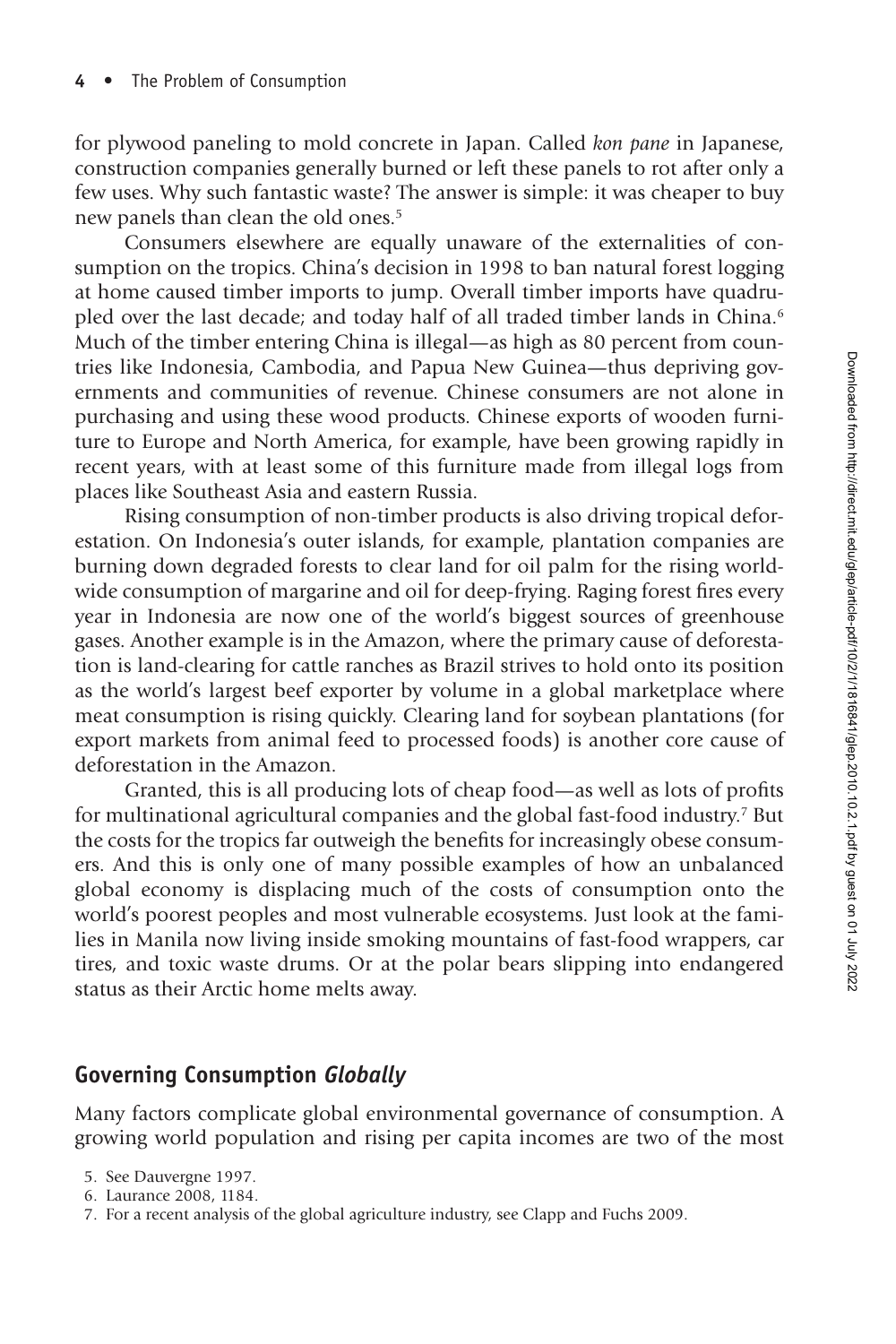significant. The world population grew during the second half of the 20th century more than it had in the preceding four million years. Since the 1970s, the global economy has been expanding even faster than population, with world Gross Domestic Product (in constant US\$ 1995) almost tripling from 1970– 2000. The global economy grew even faster from 2001–2006: faster than during any five-year period since World War II.<sup>8</sup>

World economic growth slowed considerably in 2008 and 2009 during the global financial downturn. Yet the future will still see a much larger world population and, unless the world economy collapses, much higher per capita rates of consumption. By late 2009, the International Monetary Fund already saw many signs of a "recovery" of the world economy, with much higher growth predicted for 2010.9 And most analysts still expect the global middle class to triple by 2030: a group able to afford big-ticket items like cars and home appliances. By 2050 the world population is set to exceed 9 billion, with over 95 percent of this increase occurring in developing countries like Indonesia, India, and China. In this setting, changing the environmental choices of enough consumers fast enough to make a *global* difference is very hard, and getting harder.

At the same time, the world market—what some call the global consumer culture—is widening and deepening. One indicative statistic is the value of world merchandise exports, which now exceeds US\$16 trillion. This is up from US\$ 6 trillion in 2000, an amount that by then was already more than a 100 times higher than in 1948. Another revealing statistic is the flow of foreign direct investment into developing countries which, before the global financial crisis of 2007–09, had reached US\$380 billion in 2006, up from US\$ 22 billion in 1990.10

Economic globalization can allow new technologies or more environmentally friendly products to reach more consumers, faster and with enhanced efficiencies for resource and energy inputs. The environmental history of the automobile—including a diffusion of regulations and technologies from places like California to the rest of the world—provides one example of how the globalization of markets can ramp up global standards.<sup>11</sup> Still, such benefits are more than outweighed by the environmental costs spilling from the globalized production, trade, and investment chains that supply increasing numbers of consumers with goods and services.

Many other forces and factors also influence the sustainability of consumption. Advertising to influence consumer decisions is one obvious source. Worldwide, trillions of dollars are spent each year to convince consumers to buy

- 10. World Bank 2006; World Bank, World Development Indicators Online, available at www .worldbank.org.
- 11. See Vogel 1995.

<sup>8.</sup> World Bank 2006; World Bank, World Development Indicators Online, available at www .worldbank.org.

<sup>9.</sup> IMF 2009.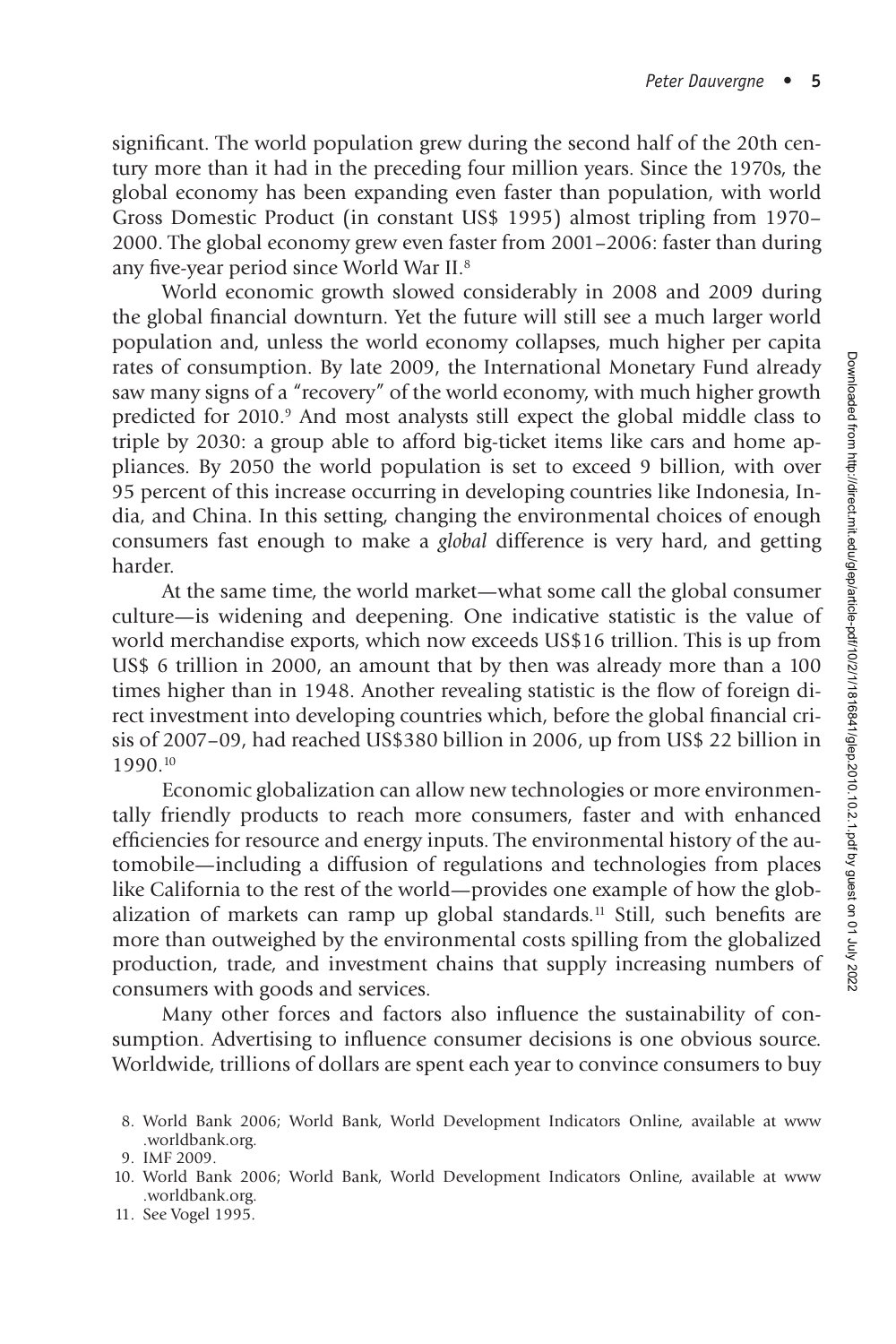new products and services: an amount that's growing fast under many guises, from athletes wearing brands to TV actors drinking Starbucks coffee. This is deepening a culture of consumerism, especially among high-income earners. All of the messaging is saying buy more, consume more to be happy. Advertisers creatively promote "perceived obsolescence" and imbue buying something like a car with feelings like self-worth, freedom, adventure, and success. This is hardly unique to the auto industry, however: the same is true for computers, refrigerators, cell phones, and so on.

And advertising is only one of the factors making it difficult to influence consumer decisions consistently and effectively. Others include habits, skepticism, convenience, availability, affordability, future savings, and opportunity, to name just a few. Many consumers ultimately want ease of purchase and good value; some are also inconsistent, saying one thing and doing another. Genuine and perceived uncertainty in what actually comprises "sustainable consumption" and "sustainable lifestyles" can also cause consumers to lose interest or confidence, providing a justification for some people to prioritize other factors above environmentalism.

Moreover, consumers buy products not only for personal reasons, but also in response to socioeconomic constraints, opportunities, and expectations. The choices consumers make around whether to purchase—and then when to drive—a car is one obvious example. The availability, reliability, and affordability of public transportation all affect this decision. Automakers know this well. Many of the biggest companies have a long record of opposing—and sometimes even destroying—public transportation (such as dismantling the electric trolley system in the United States).<sup>12</sup>

Many other more subtle structures, however, can influence consumer choices. Sports leagues for children, for example, can leave parents driving to games hours away. Carpooling is certainly possible; but, for a parent without a car, requesting weekly rides is a tough option given the expectations of the coaches, parents, and children. As these opportunities, constraints, and expectations coalesce, even committed environmentalists commonly make decisions that increase their personal ecological footprint, thereby making choices that feel frustratingly hypocritical. This, in turn, can contribute to environmental fatigue: to an environmentalist carrying home groceries in a plastic bag despite full knowledge of the potential harm.<sup>13</sup>

#### **Acting Incrementally, Failing Globally**

Influencing individual consumers to act more sustainably, then, is one of the most complex and difficult challenges for environmental governance. Influenc-

12. Yago 1984, 59–61; and Freund and Martin 1993, 135–37.

<sup>13.</sup> Some recent literature on sustainable consumption and sustainable lifestyles includes Fuchs and Lorek 2005; Vermeir and Verbeke 2006; Jackson 2004, 2005, 2008; Mont and Plepys 2008; Ali 2009.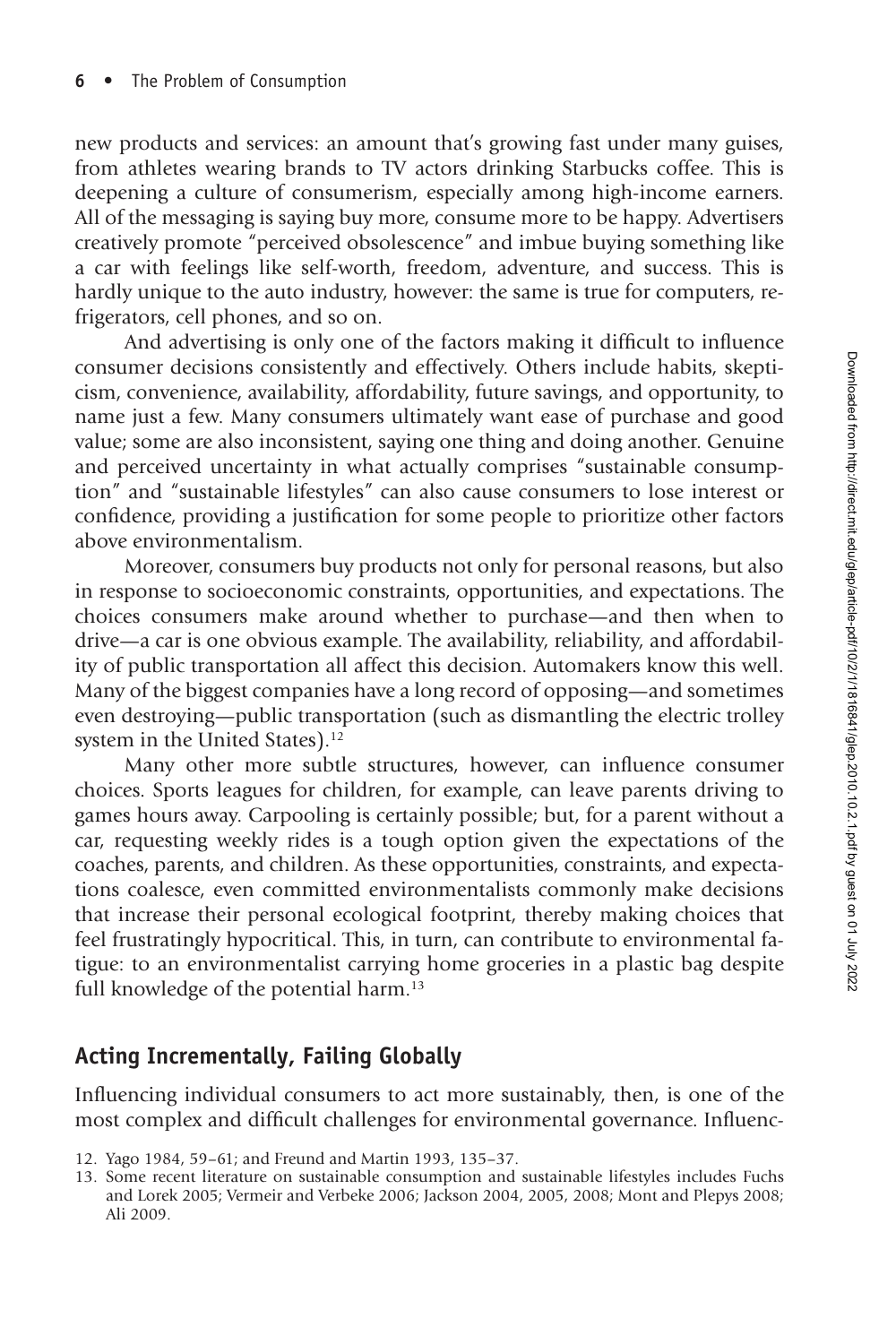ing enough consumers to affect global change is an even greater challenge. And transforming major systemic drivers of consumption is still more difficult and complex. The overall system of global environmental governance *is* improving management on some measures, most notably by gradually expanding markets for more efficient products with less per unit environmental impacts. One example, among thousands, is the history of the increasing energy efficiency of new refrigerators since the global phase down of CFCs beginning in the early 1990s.

But, because these advances tend to require or contribute to *more* consumption, and because they tend to do little to influence the drivers of consumption or mitigate the indirect costs of producing, transporting, and disposing of consumer goods, much of the so-called "progress" is incremental, local, or temporary, unable on a global scale to produce enough change to mitigate the damaging environmental consequences of buying and using most consumer products. Sometimes this progress is even causing the costs of consumption to intensify further, with environmental conditions improving in developed countries and deteriorating in developing ones that produce and import more damaging products. This helps to explain why so many global environmental efforts are failing. It also helps to explain why so many involved in the global policy process are overly optimistic about the value of incremental environmentalism, as those with more power and wealth shift many of the costs of consumption to those with less.

International environmental laws to control transboundary pollution are helping a little to mitigate the environmental damage of consumption (e.g., the 1989 Basel Convention on the Control of Transboundary Movements of Hazardous Wastes and their Disposal, and the 2001 Stockholm Convention on Persistent Organic Pollutants). So are consumer labels to certify that products are from sustainable sources (e.g., the Forest Stewardship Council and the Marine Stewardship Council). So are corporate policies to increase environmental and social accountability (e.g., Electrolux's policy to audit suppliers in developing countries like China and Brazil to monitor compliance with its corporate code of conduct). And so are incentives for manufacturers to include disposal costs into the price of consumer goods (e.g., the European Commission's End-of-Life Vehicles directive, which requires manufacturers to "de-pollute" and recycle used vehicles with their logo).

Yet the big picture is clear. Even as global environmental governance continues to strengthen incrementally, the "global environment" that is being "governed" is continuing to slide into an ever-greater crisis, creating an ever-more difficult problem to "govern." To be effective on a global scale, far more needs to be done, faster, to reimagine and reorganize an unbalanced global economy, and to shift more of the benefits to the world's poorest people and less of the costs of producing, using, and disposing of consumer goods to the most vulnerable ecosystems. This will require international policy processes to tackle head on the systemic drivers of consumption.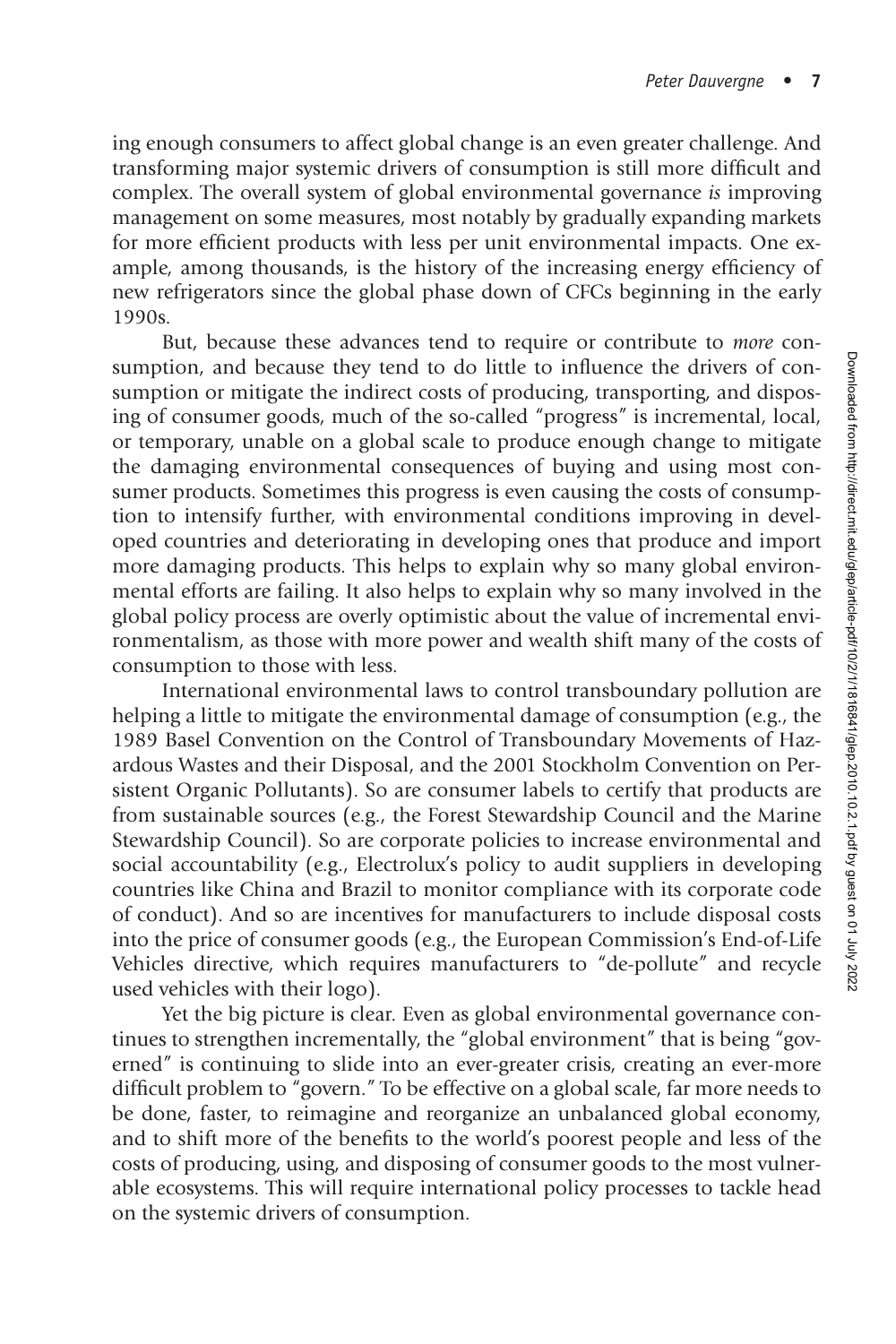## **Conclusion: Beyond a Greening of Consumption**

Such a conclusion challenges the current thinking among policymakers and business leaders that stresses the importance of greening consumer choices and lifestyles to mitigate the effects of consumption, while sustaining economic growth.14 This raises many questions about the predictive value of ecological modernization theory as a strand of environmental thought. The gist of this theory, which draws primarily on the histories of Western Europe after World War II, is that appropriate market-based environmental regulations can increase the competitiveness of industry and foster socioeconomic development. The theory assumes it is possible to stimulate green economic growth by creating incentives to promote markets and innovative technologies that increase efficiency, use less energy, deplete fewer resources, and recycle more waste. Governments need as well to develop a policy framework so companies see protecting the environment not as a cost, but as a business opportunity to improve competitiveness and thereby create incentives for firms to go beyond the legal environmental rules in various jurisdictions. The theory predicts a gradual restructuring of global capitalism into a global system of sustainable economic growth.15

It underestimates significantly, however, the extent of the global problem of consumption, capturing instead a slice of the process of change, especially in the wealthy states of Europe. Promoting green products and sustainable lifestyles is only scratching at the surface of a problematic capitalist world order built on ever-expanding economic growth, consumption, and markets, and efficiencies and profits realized by distancing and externalizing the environmental and social costs of producing, using, and replacing consumer goods.

First called for by the 2002 World Summit on Sustainable Development's Johannesburg Plan of Action, the Marrakech process to develop a 10-year framework of programs for sustainable consumption and production has some potential to address the problem of consumption more effectively.16 But this will require going beyond the assumptions, pathways, and measurements of an ecological modernization approach. It will require a questioning of our economic order, income inequality, and a global system sinking a disproportionate amount of the costs of consumption into the world's poorest countries and most vulnerable ecosystems. Thinking incrementally and acting locally, while beneficial, is not enough to prevent the environmental governance of consumption from continuing to fail globally. To return to the rising tide of plastics in the Pacific Ocean, succeeding globally will require far greater change than sim-

15. See Mol 2001, 2002; Mol and Jänicke 2009.

<sup>14.</sup> The World Business Council for Sustainable Development (2008: 5), for example, concludes: "Current global consumption patterns are unsustainable. . . . It is becoming apparent that efficiency gains and technological advances alone will not be sufficient to bring global consumption to a sustainable level; changes will also be required to *consumer lifestyles, including the ways in which consumers choose and use products and services*" (emphasis added).

<sup>16.</sup> For background on the Marrakech process, see the United Nations website at http://esa.un.org/ marrakechprocess.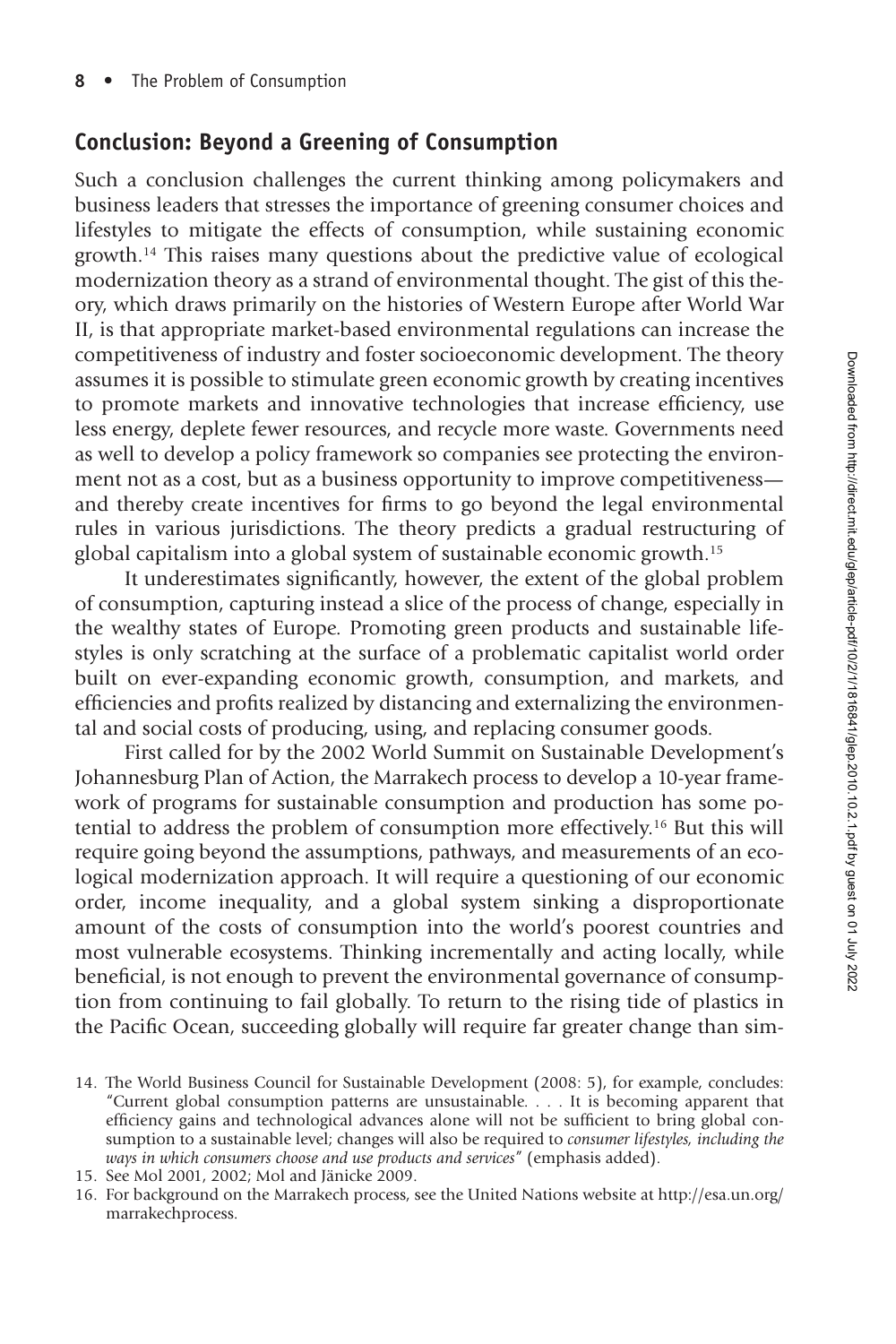ply increasing the number of conscientious consumers refusing plastic bags, recycling plastic bottles, or sleeping contentedly on recycled plastic pillow stuffing.

### **References**

- Ali, Saleem. 2009. *Treasures of the Earth: Need, Greed, and a Sustainable Future.* New Haven, CT: Yale University Press.
- Clapp, Jennifer. 2002. Distancing of Waste: Overconsumption in a Global Economy. In Thomas Princen, Michael Maniates, and Ken Conca, eds. *Confronting Consumption, 155–176.* Cambridge, MA: MIT Press.
- Clapp, Jennifer, and Doris Fuchs. 2009. *Corporate Power in Global Agrifood Governance.* Cambridge, MA: The MIT Press.
- Clapp, Jennifer, and Linda Swanston. 2009. Doing Away with Plastic Shopping Bags: International Patterns of Norm Emergence and Policy Implementation. *Environmental Politics* 18 (3): 315–332.
- Dauvergne, Peter. 1997. *Shadows in the Forest: Japan and the Politics of Timber in Southeast Asia.* Cambridge, MA: The MIT Press.
- ———. 2008. *The Shadows of Consumption: Consequences for the Global Environment.* Cambridge, MA: The MIT Press.
- Downie, David Leonard, and Terry Fenge, eds. 2003. *Northern Lights against POPs: Combatting Toxic Threats in the Arctic.* Montreal, QC: McGill-Queen's University Press.
- Freund, Peter, and George Martin. 1993. *The Ecology of the Automobile.* Montreal, QC: Black Rose Books.
- Fuchs, Doris A., and Sylvia Lorek. 2005. Sustainable Consumption Governance: A History of Promises and Failures. *Journal of Consumer Policy* 28 (3): 261–288.
- Iles, Alastair. 2004. Mapping Environmental Justice in Technology Flows: Computer Waste Impacts in Asia. Global Environmental Politics 4 (4): 76–107.
- International Monetary Fund. 2009. *World Economic Outlook: October 2009.* Washington, DC: World Bank. Available online at: http://www.imf.org/external/pubs/ft/weo/ 2009/02/pdf/text.pdf.
- Jackson, Tim. 2004. Negotiating Sustainable Consumption: A Review of the Consumption Debate and its Policy Implications. *Energy and Environment* 15 (6): 1027–1051.
- ———. 2005. Live Better by Consuming Less? Is There a Double 'Double Dividend' in Sustainable Consumption? *Journal of Industrial Ecology* 9 (1–2): 19–36.
- ———. 2008. The Challenge of Sustainable Lifestyles. In *2008 State of the World: Innovations for a Sustainable Economy.* New York: Norton.
- Laurance, William. 2008. The Need to Cut China's Illegal Timber Imports. *Science Magazine* 29 (February): 1184–1185.
- Maniates, Michael. 2001. Individualization: Plant a Tree, Buy a Bike, Save the World? *Global Environmental Politics* 1 (3): 31–52.
- Manno, Jack. 2002. Commoditization: Consumption Efficiency and an Economy of Care and Connection. In Thomas Princen, Michael Maniates, and Ken Conca, eds. *Confronting Consumption, 67–99.* Cambridge, MA: MIT Press.
- Mol, Arthur P. J. 2001. *Globalization and Environmental Reform: The Ecological Modernization of the Global Economy.* Cambridge, MA: The MIT Press.